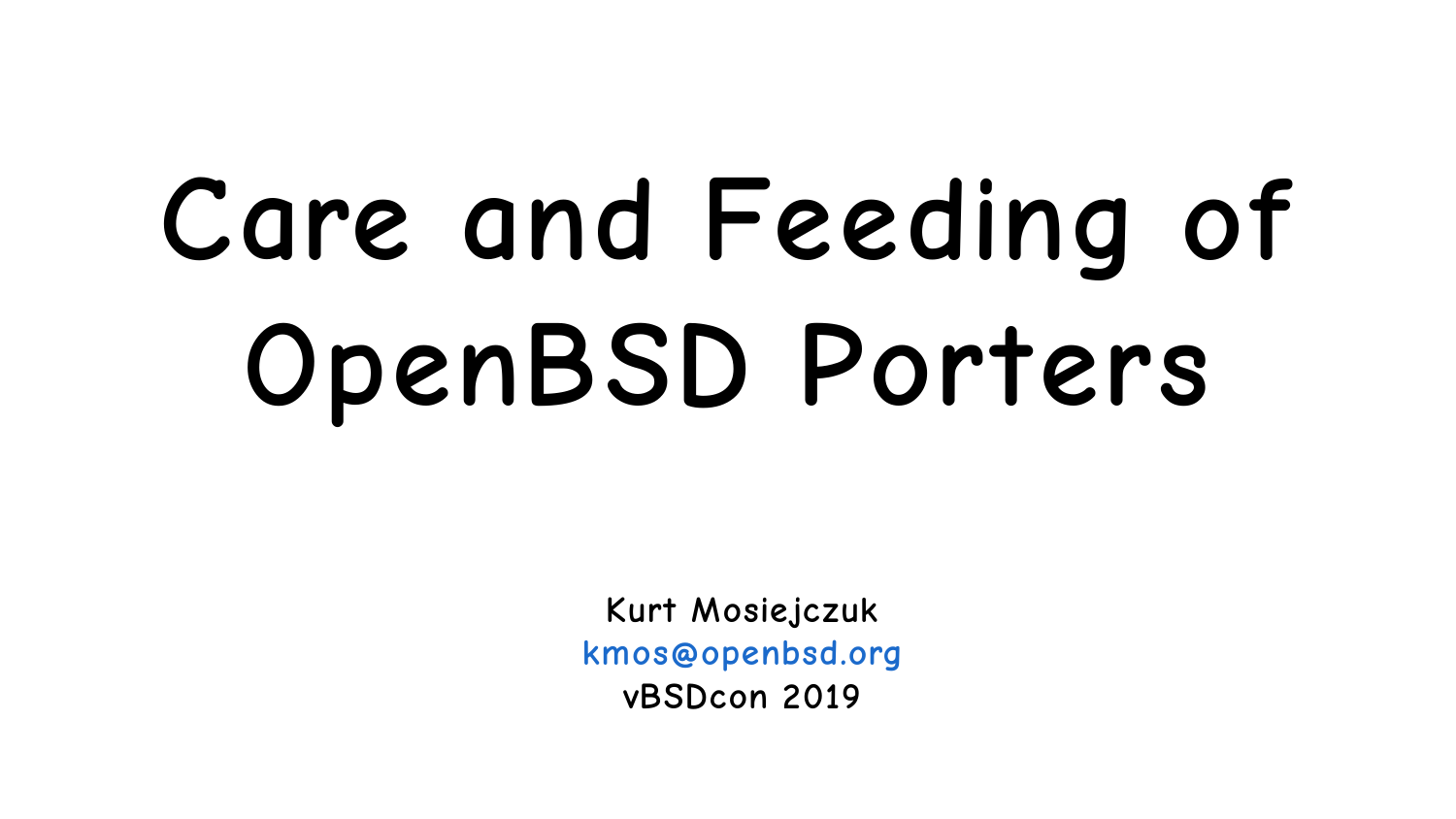# **Me**

- **Systems Administrator at RIT Software Engineering**
- **Using UNIX since 1990**
- **First BSDs were 4.3 and 4.3 Tahoe also in 1990**
- **Started using OpenBSD about 2.9**
- **Started serious porting November 2018**
- **Joined OpenBSD Project April 2019 (kmos@)**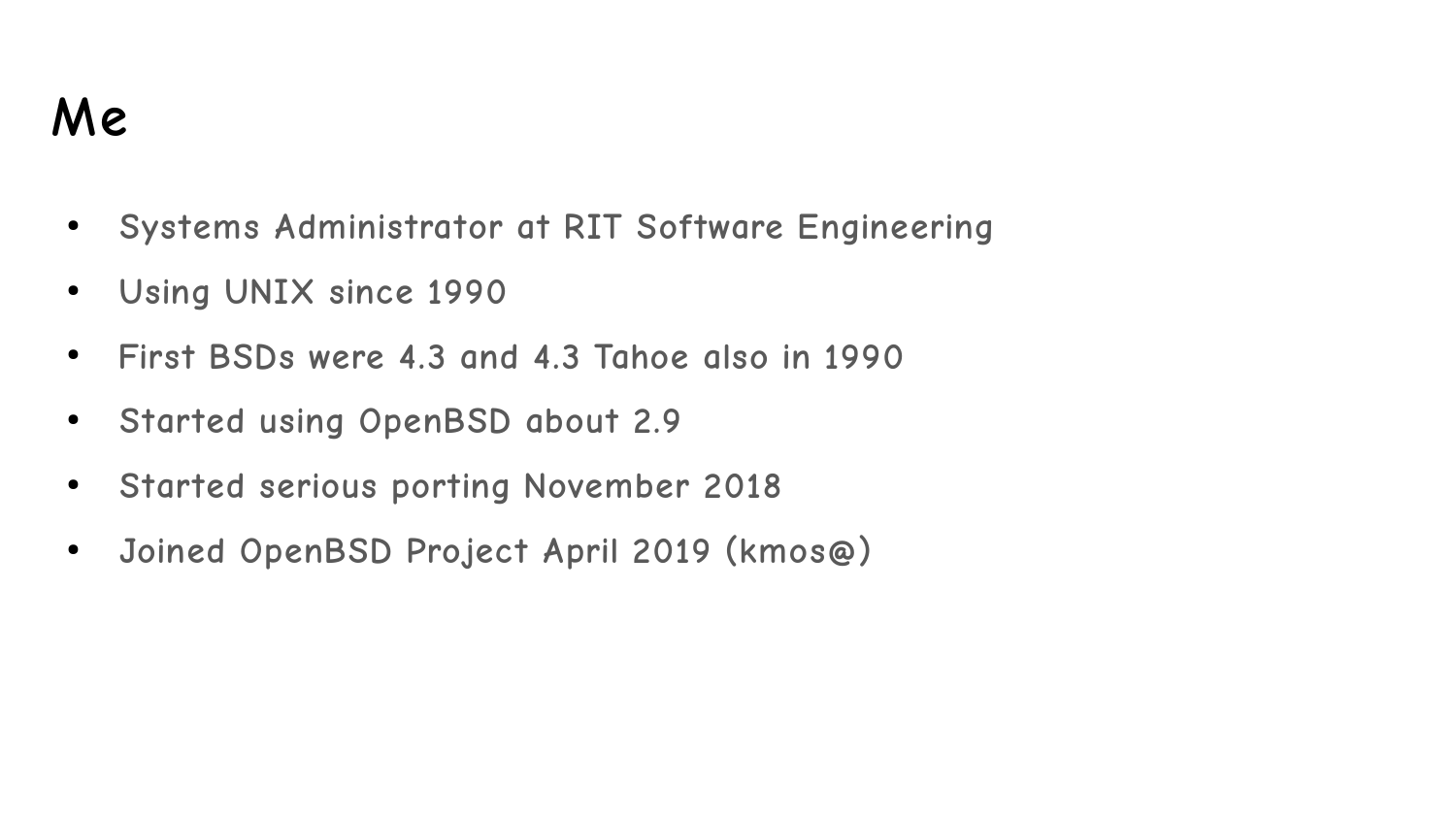# **What we'll talk about**

- **Misconceptions**
- **Ideal Updates**
- **Porting Realities**
- **Getting Work Noticed**
- **Tips**
- **Tools**
- **Resources**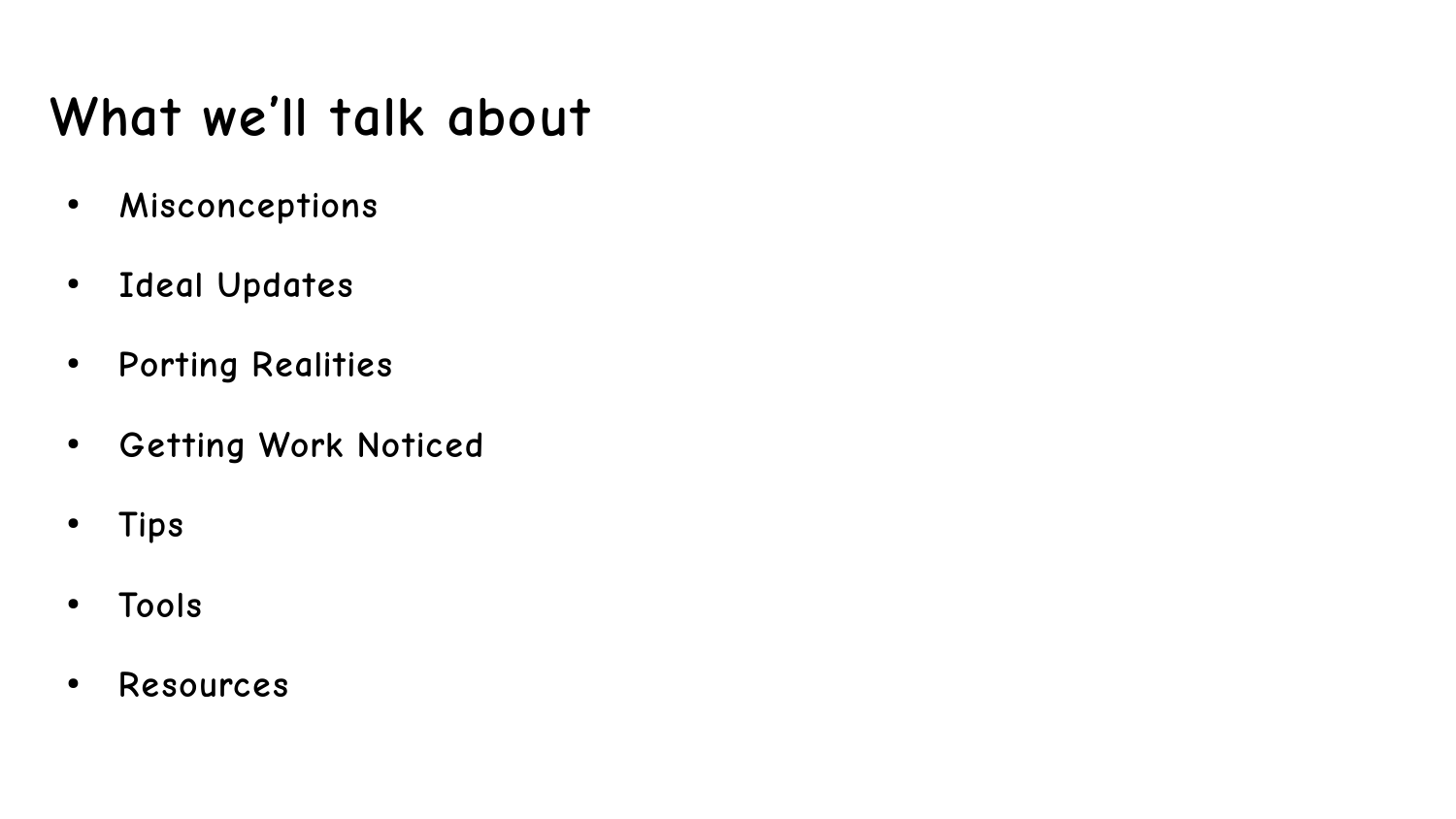# **Some Quick Terms**

- **Consumers**
- **Bulk Build**
- **Current**
- **Stable**
- **Linkers**
- **BUILD/RUN/LIB/TEST DEPENDS**
- **Arches**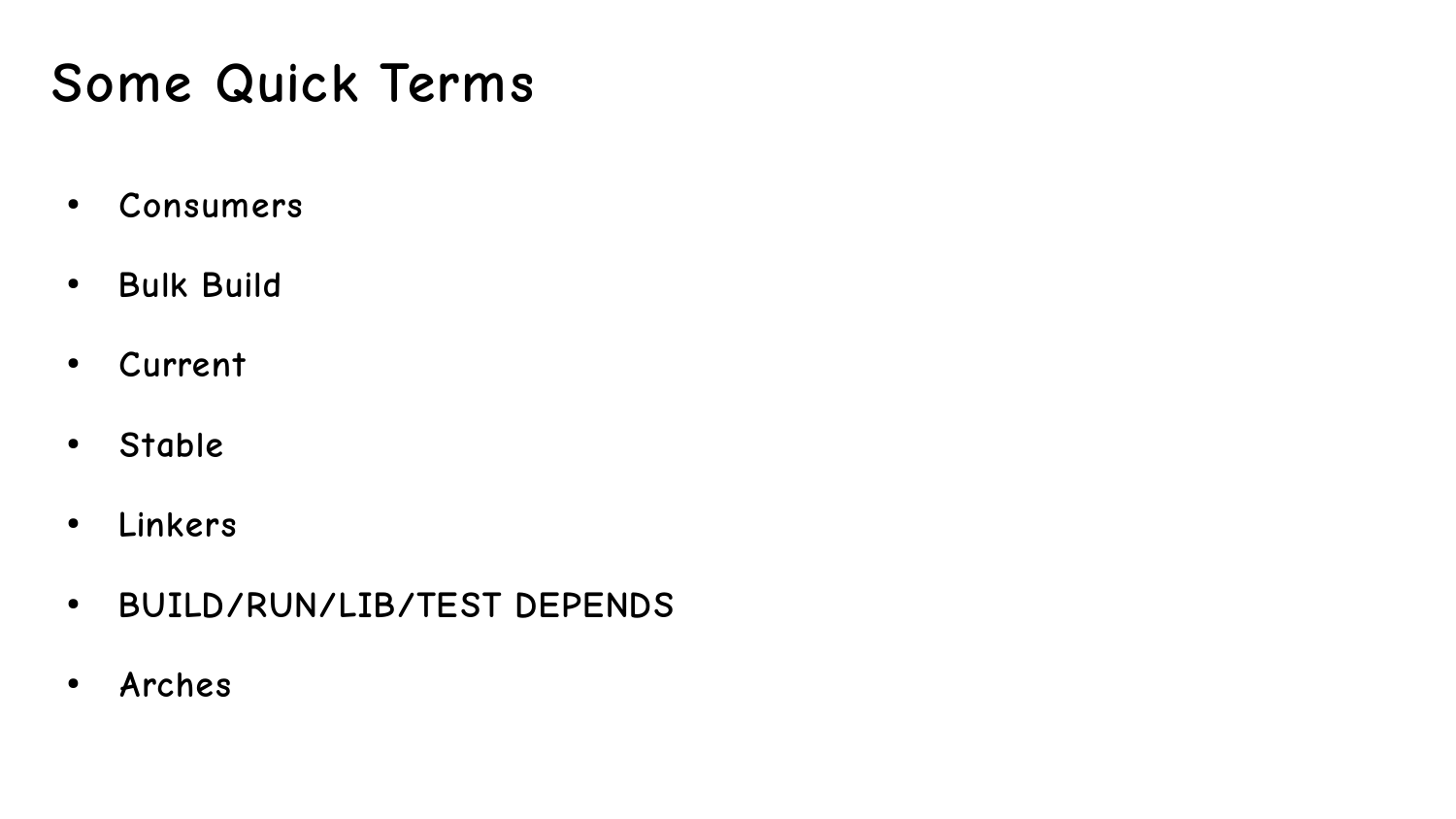# **Misconceptions**

- **Porting Something New**
- **Porting on -current isn't important**
- **Only porters can review ports**
- **Maintainer is a prestige status**
- **OpenBSD porters are just jerks who ignore us on purpose**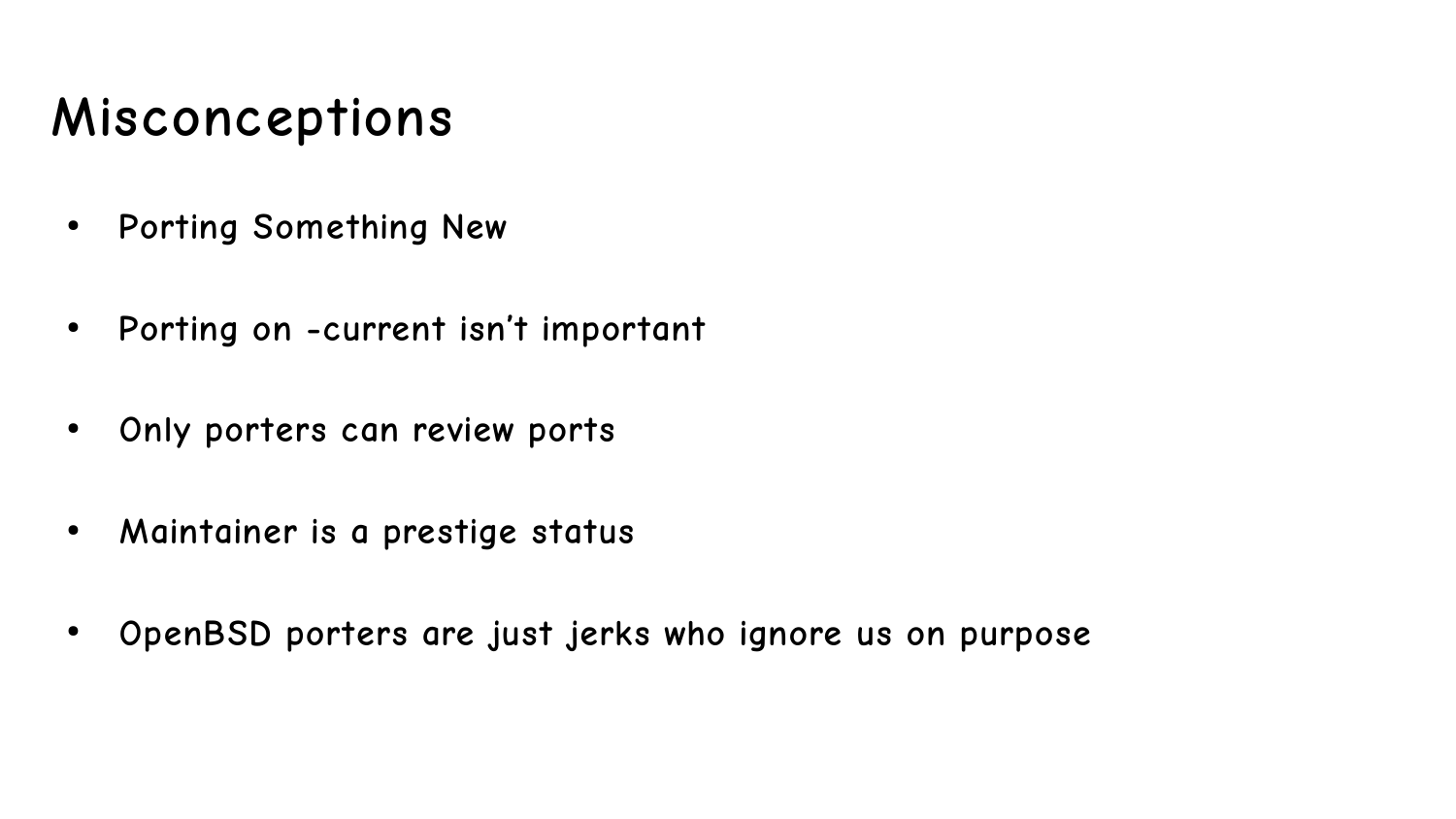# **Porting Something New**

- **"The very best thing I can do for the project is port something new."**
	- **One port isn't super useful**
	- **There are hundreds of ports that need updating**
- **Porting new stuff is good**
- **Updating, maintaining, and/or removing existing stuff is better**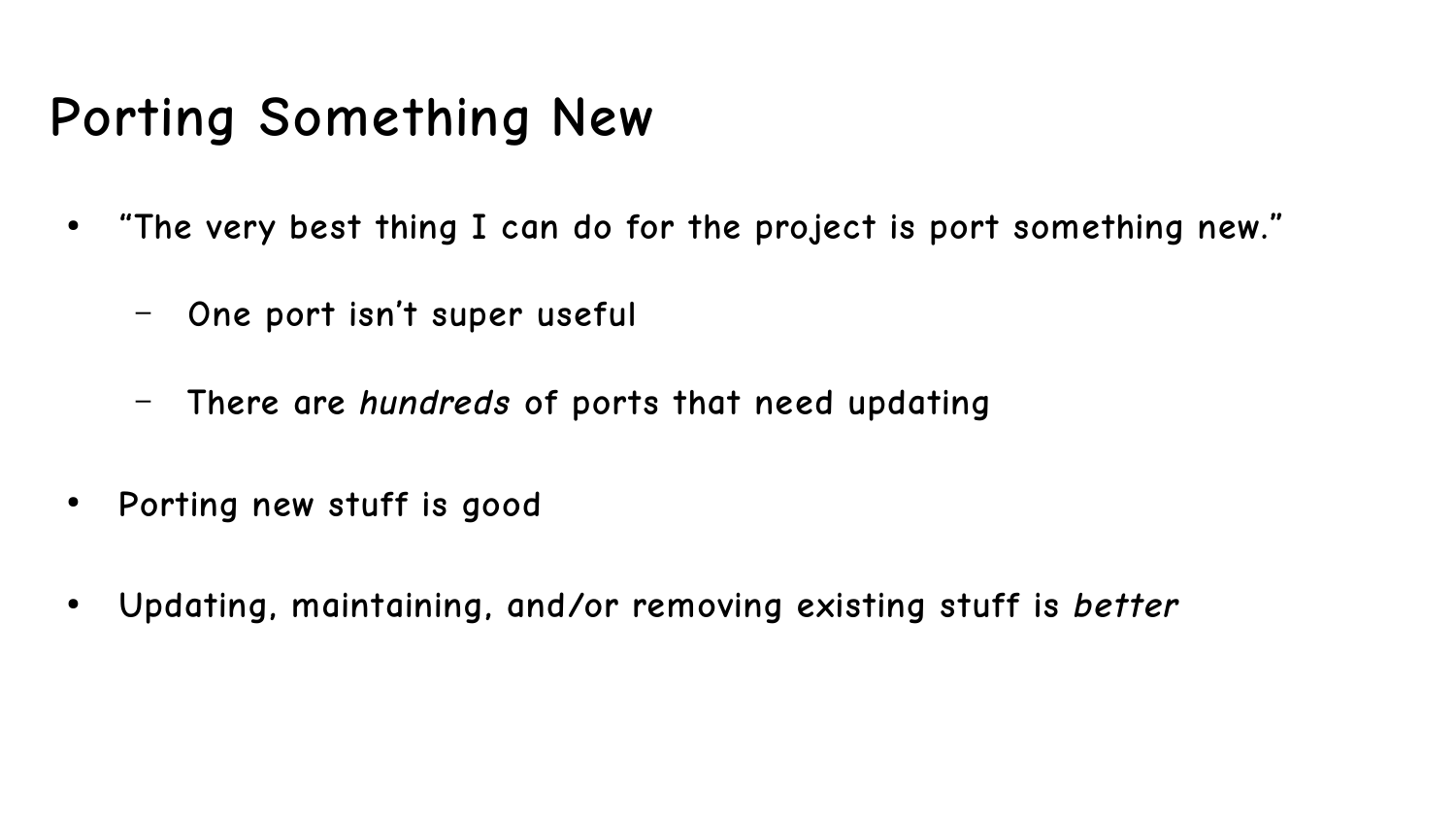# **Porting on -current isn't important**

- **This is something I thought in the past**
	- **Me: rolls eyes "Like it really makes a difference"**
- **Ports infrastructure changes constantly**
	- **We constantly improve our tools**
	- **MODPY\_PYTEST**
	- **PERMIT\_PACKAGE\_\* PERMIT\_PACKAGE →**
	- **New make targets**
- **A submission from -stable has to be ported to -current**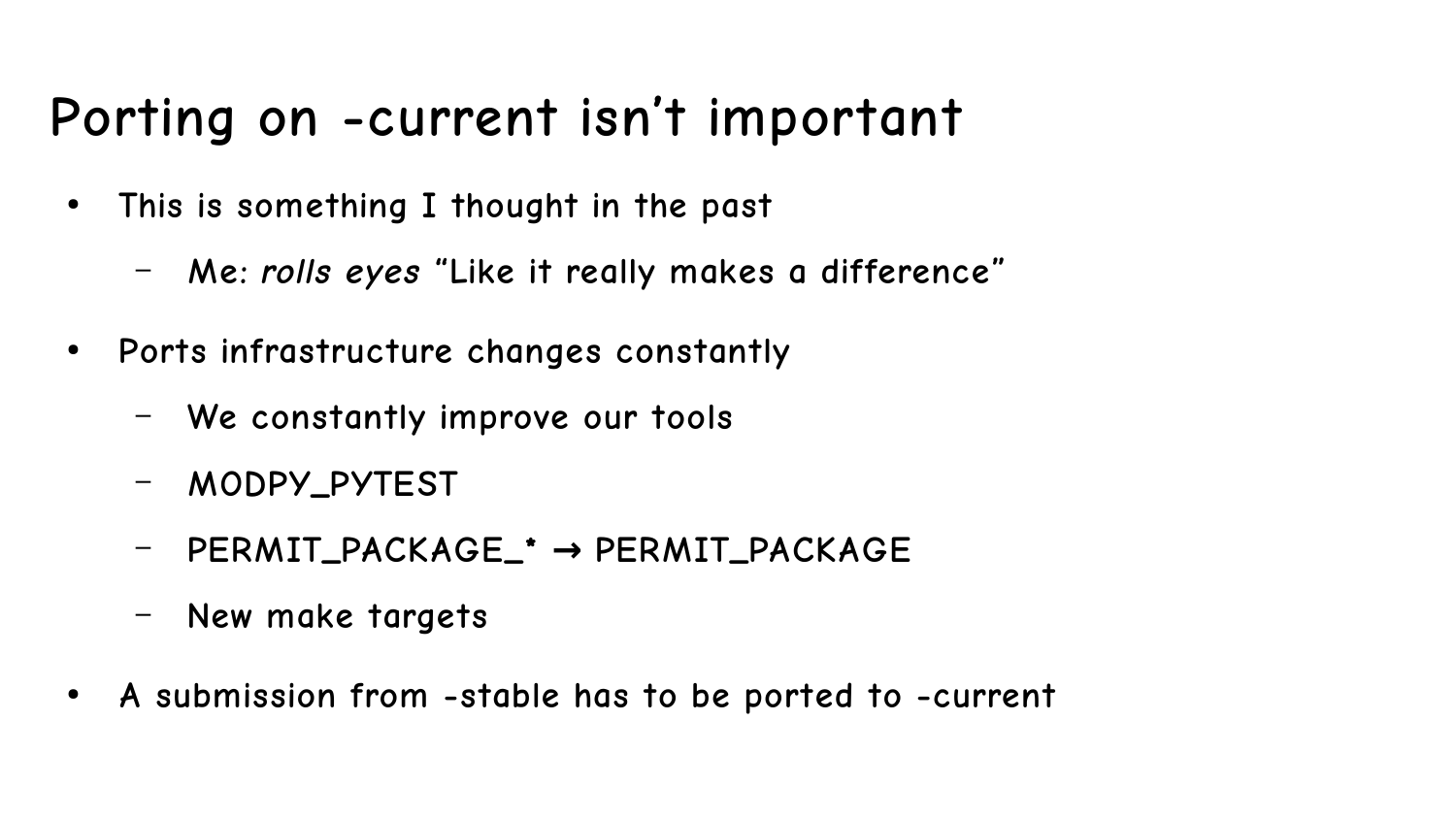#### **Only porters can review ports**

- **If this needed to be a one slide presentation: "TEST OUR S#!%"**
- **Even just "this worked for me" or "this blows up" is helpful**
- **It gives needed feedback**
- **It helps tell busy porters whether this port is or isn't worth their limited time**
- **It exposes you to more ports knowledge**
- **Be nice though!**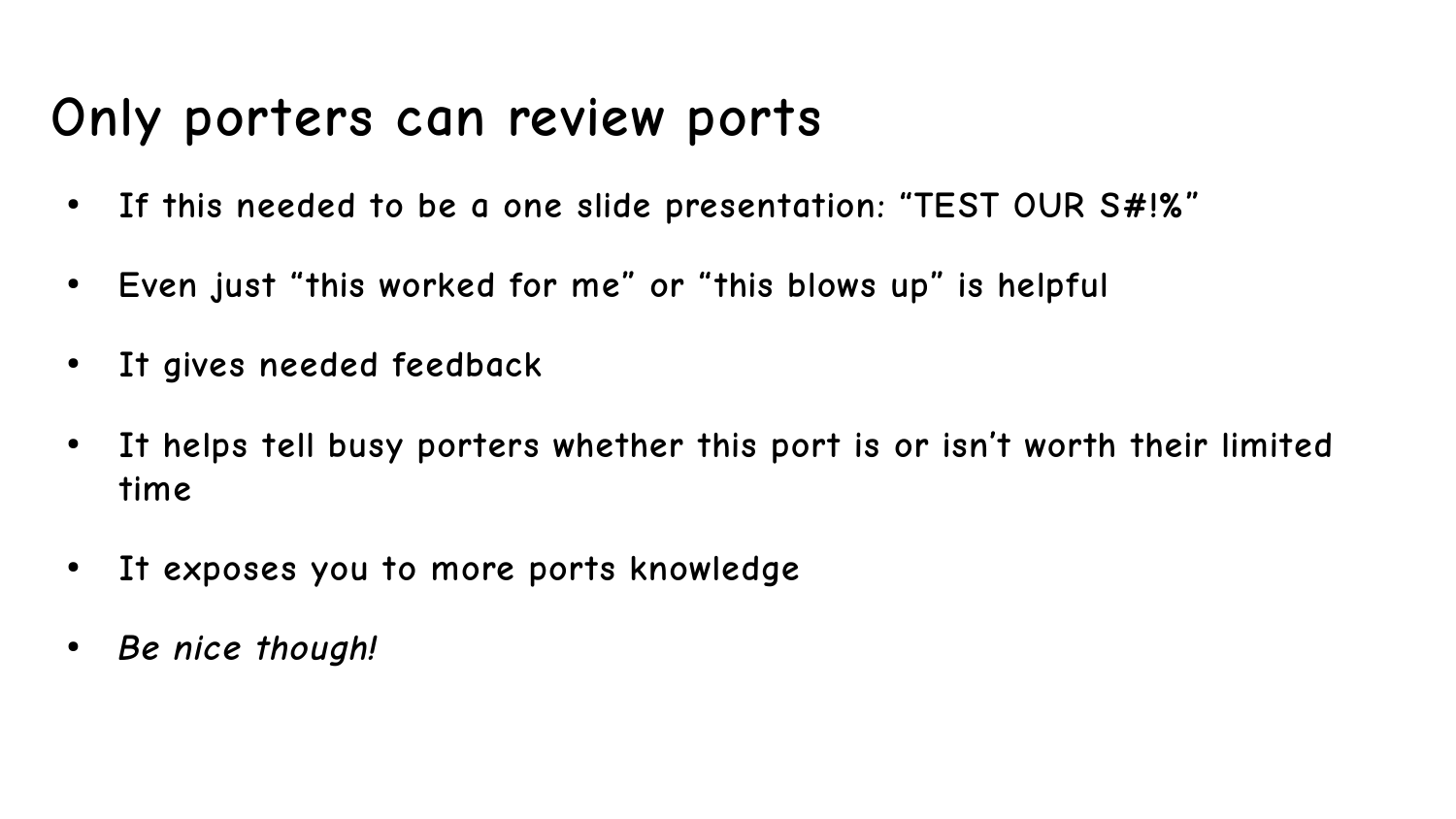# **Maintainer is a prestige status**

- **Ports are not Pokemon, comic books, or baseball cards**
	- **There is no award**
- **MAINTAINER is a promise**
	- **A point of contact**
	- **Expected to respond**
- **An unresponsive maintainer is an obstacle**
	- $\blacksquare$  **"maintainer timeout"**  $\rightarrow$  **they didn't respond, we're going ahead anyway**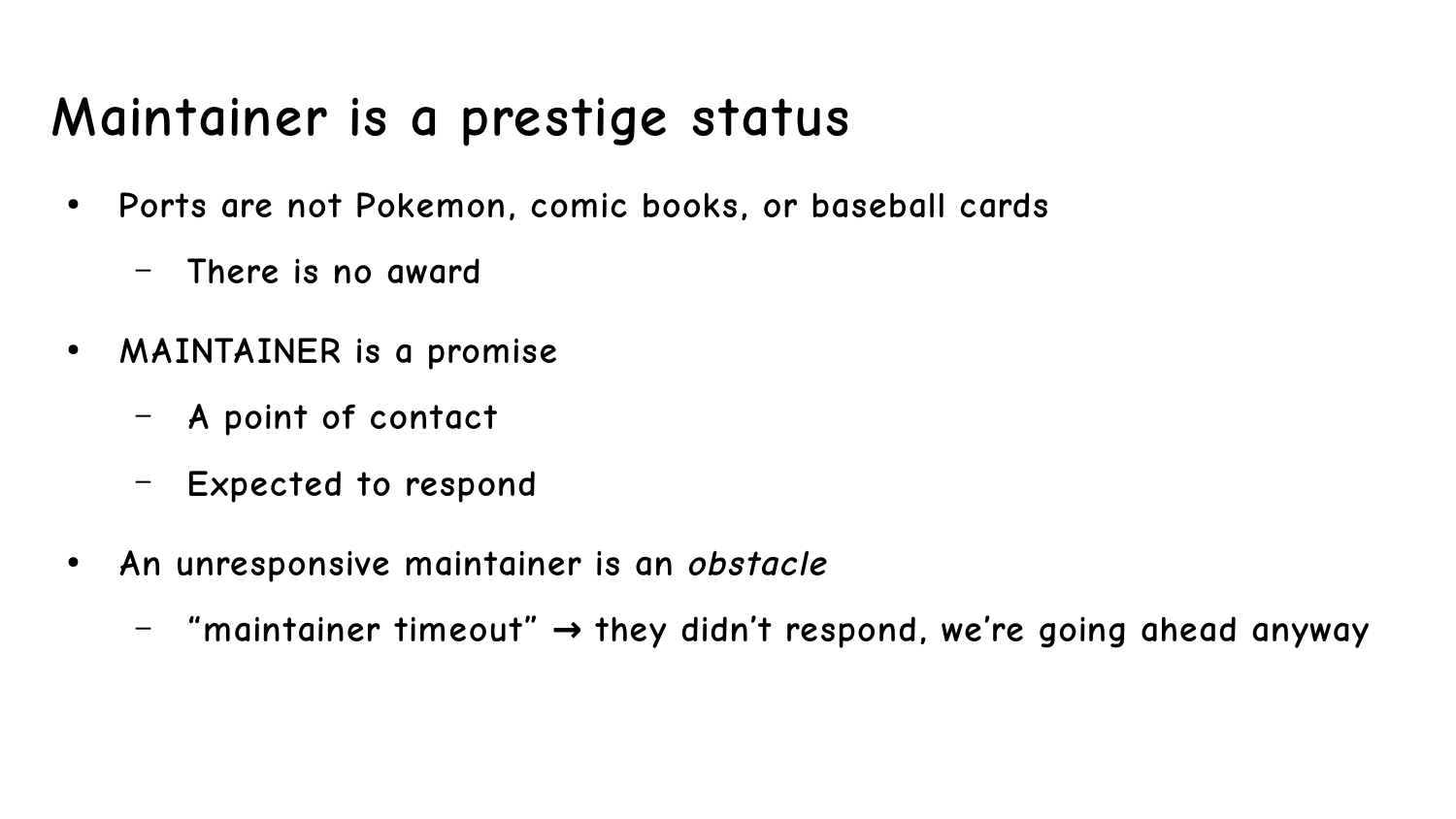#### **Porters are jerks who ignore you on purpose**

- **There are 10715 packages for amd64 in snapshots**
- **There aren't even 100 OpenBSD porters**
- Some porters do bulk builds on top of maintaining their ports and doing **work in other areas of the tree**
- Generally have day jobs and a non-OpenBSD life
- **Only so much time and attention to spare**
- **Even OpenBSD developers have trouble getting their stuff noticed**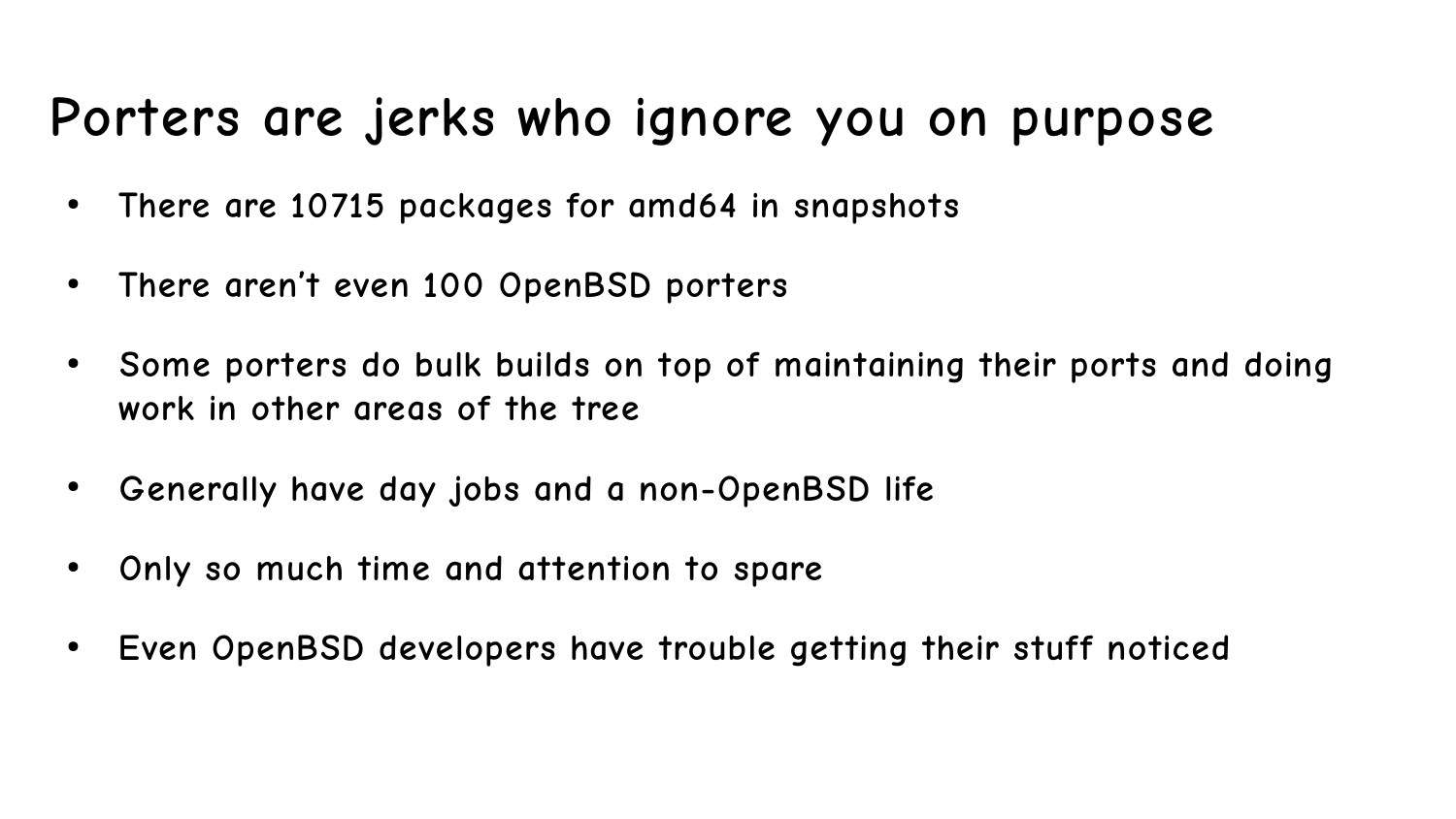# **Ideal Updates**

- **Brings software up to date**
- **Breaks nothing else in ports**
- **Builds on all architectures**
- **Just works in bulk builds**
- **Gets everyone a pony**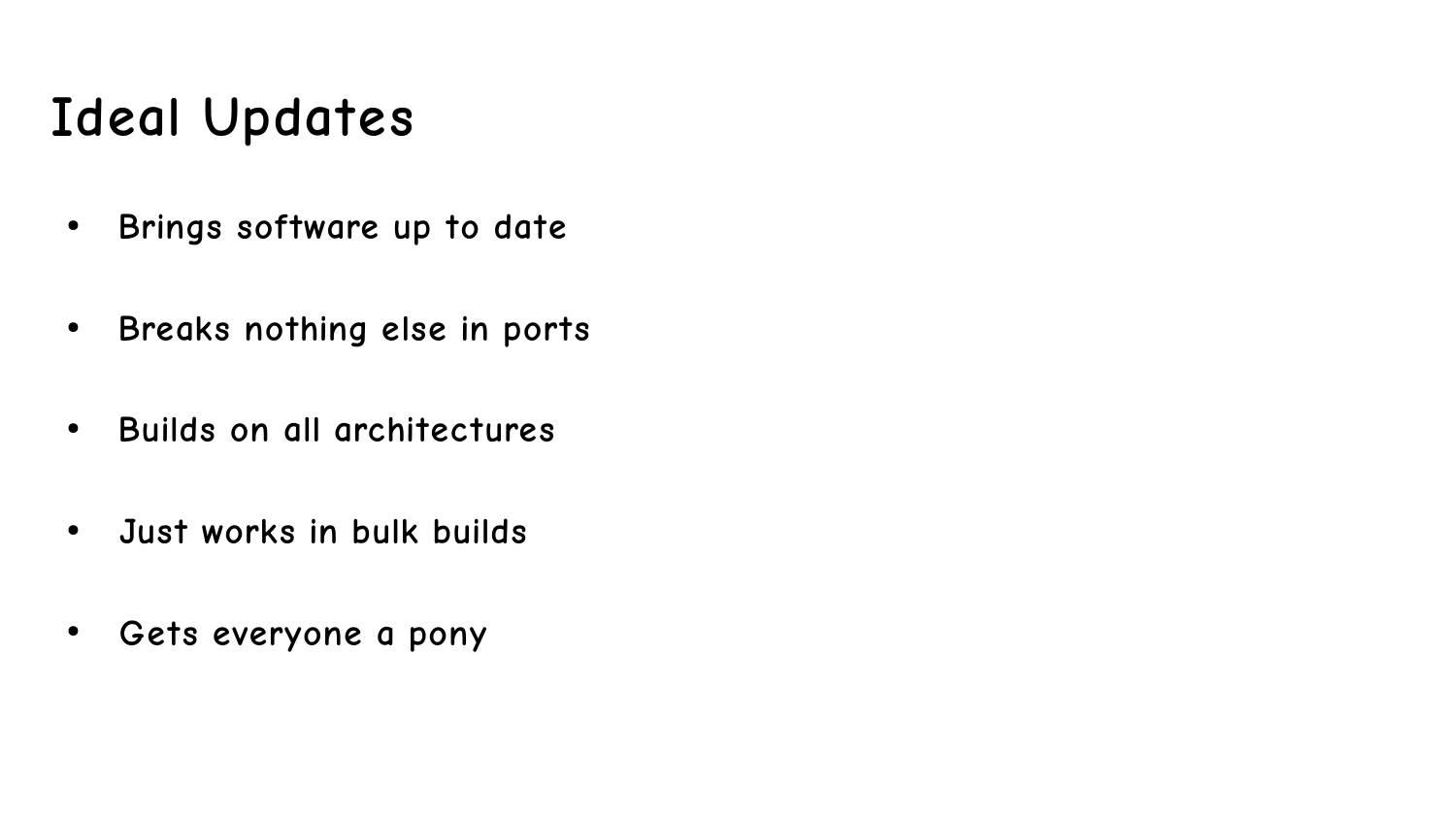# **Ports Realities**

- **Too many ports, too few porters**
- **Too much work to be done**
- **Everything always changes**
- **It is supposed to be fun**
- **Lots of emails**
- **You might just get missed (I do)**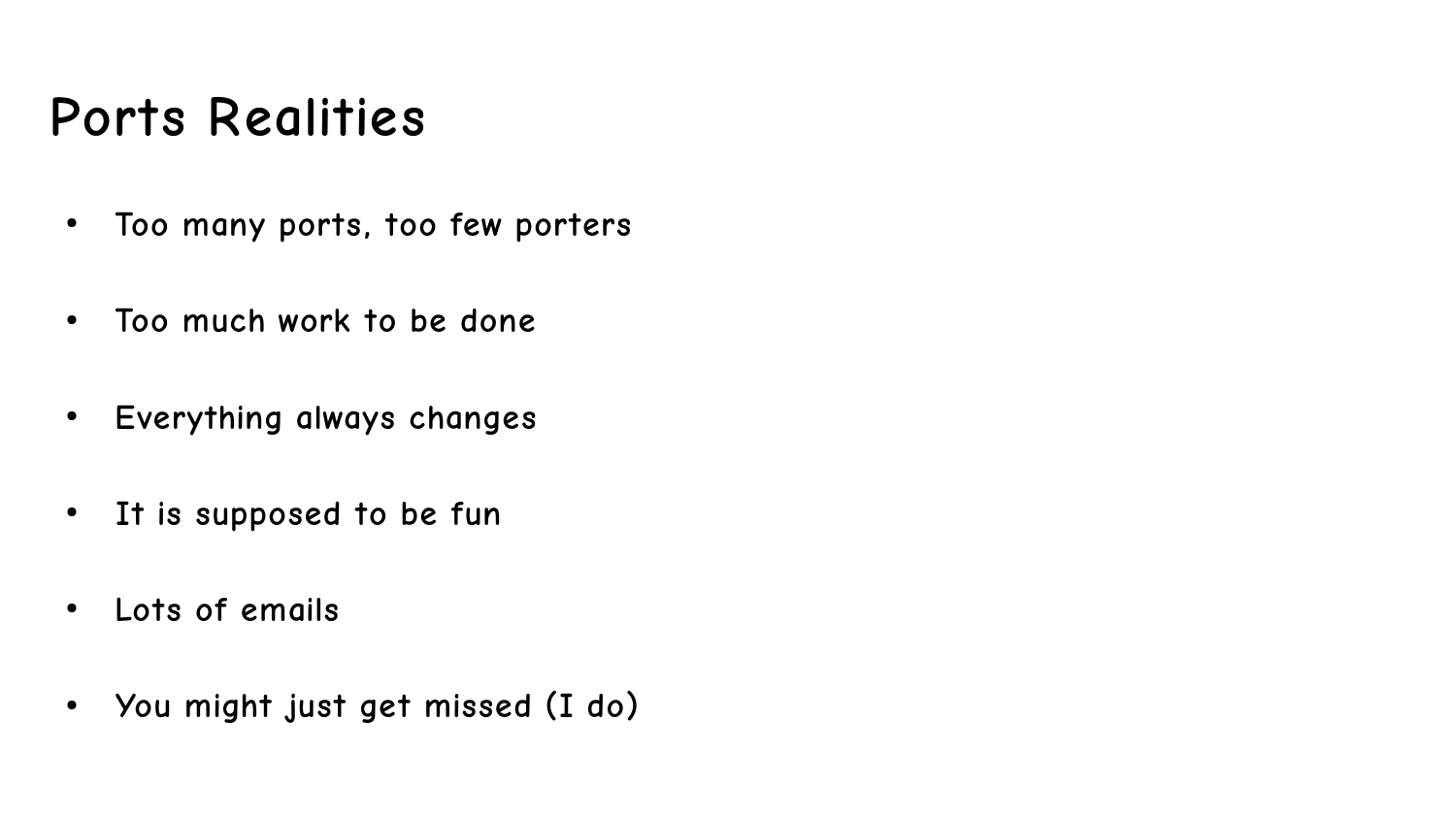# **Getting Work Noticed**

- **Tell us**
	- **What you changed**
	- **What you tested**
	- **Impact on any consumers**
	- **Changelog for software you are updating**
	- **What architecture(s) you test on**
- **Make it easy for others to review your work**
- **Consistent, solid work gets noticed**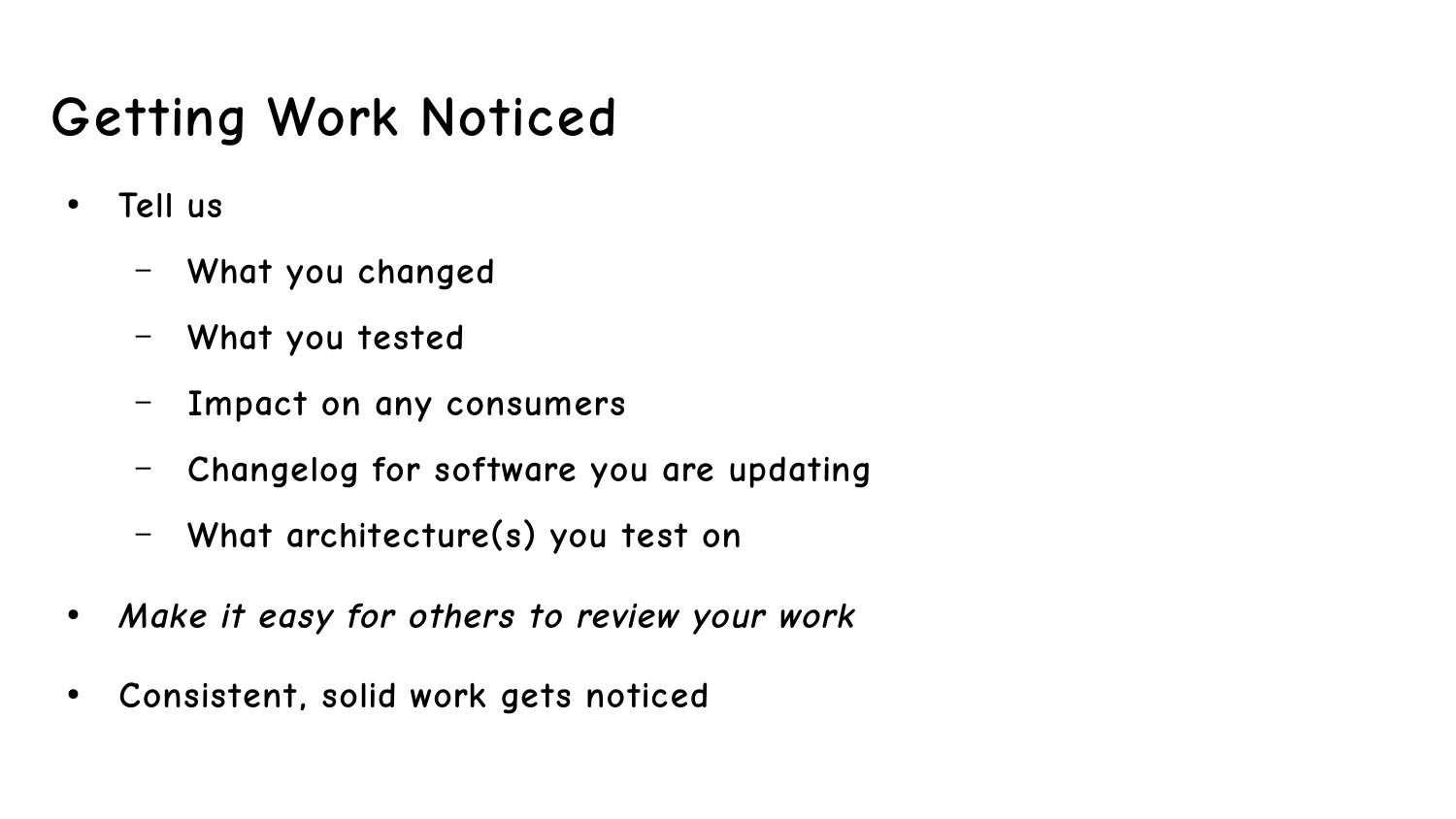#### **Porter Anti-patterns**

- **Mr./Mx./Ms. Vague**
- **Fire hose**
- **Dishonesty**
- **Bomb Thrower**

**Will get you the wrong kind of notice!**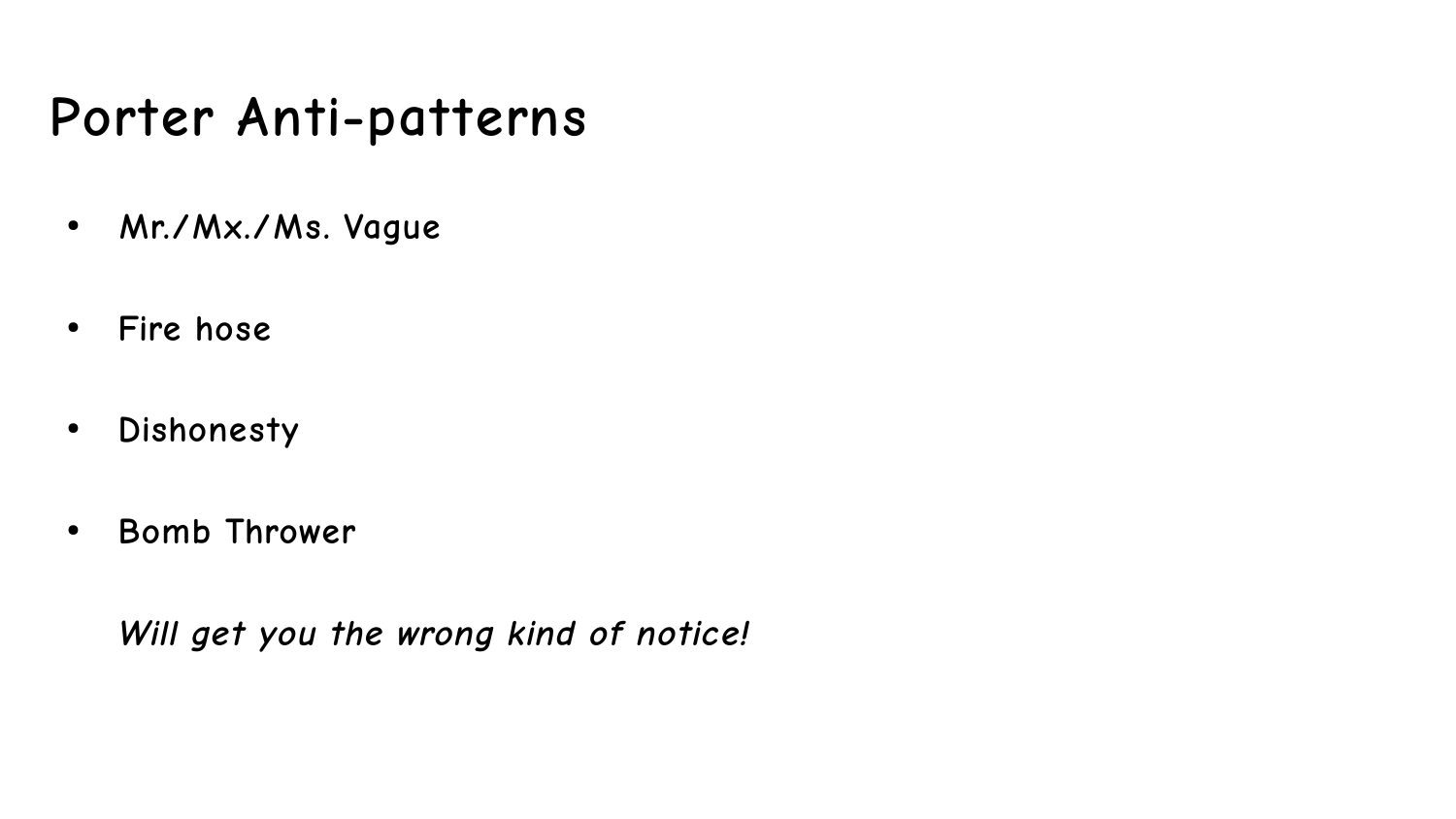# **Tips**

- **Always be honest**
- **Take critique well**
	- **You could have just been ignored**
- **Make checklists**
- **Take it slow; you can't learn everything at once**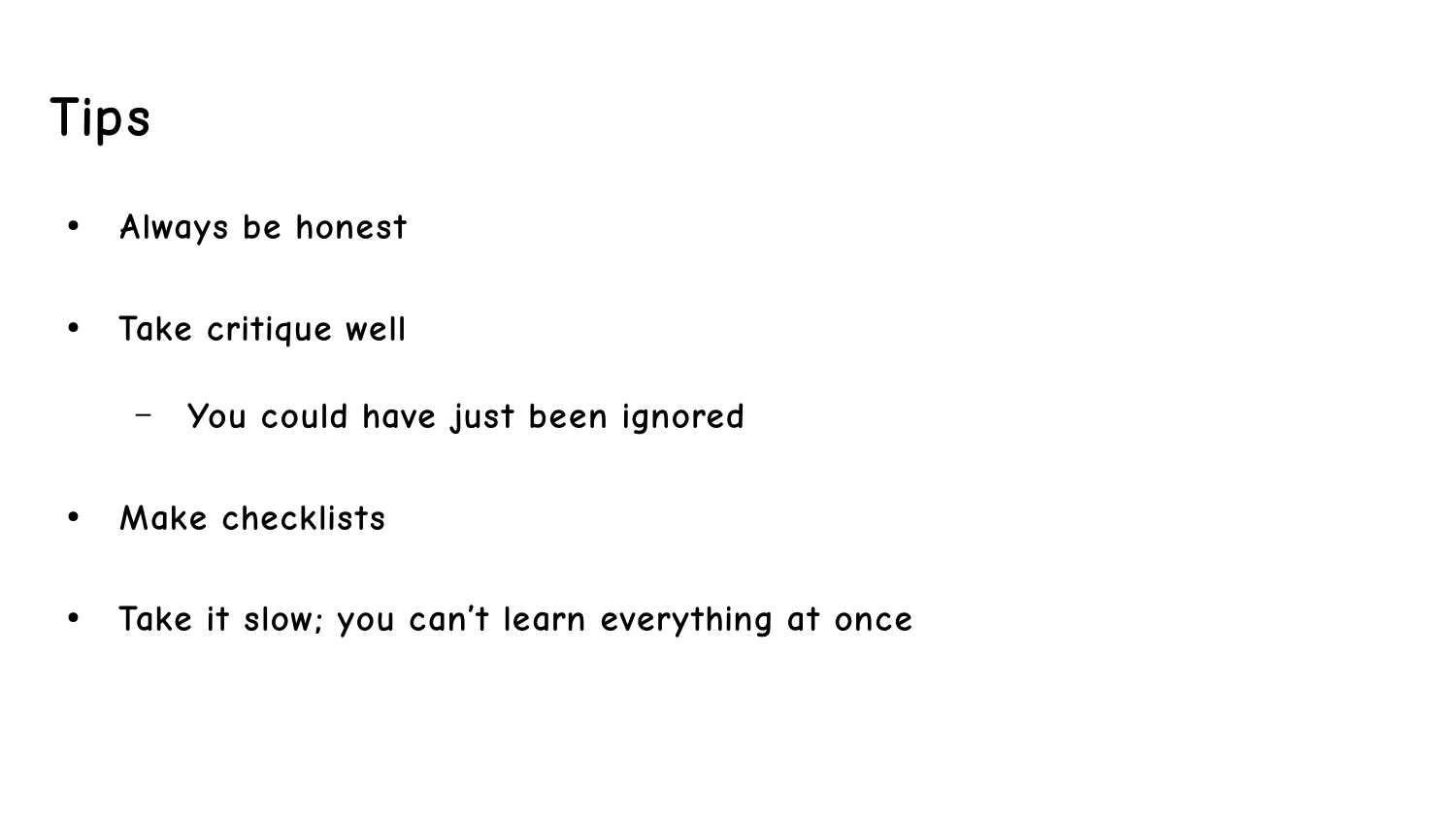# **The OpenBSD Porter's Handbook**

- **<https://www.openbsd.org/faq/ports/index.html>**
	- **Intimidating**
	- **Incomplete in places**
	- **Still a good reference**
- **Can always be improved because ports keeps changing**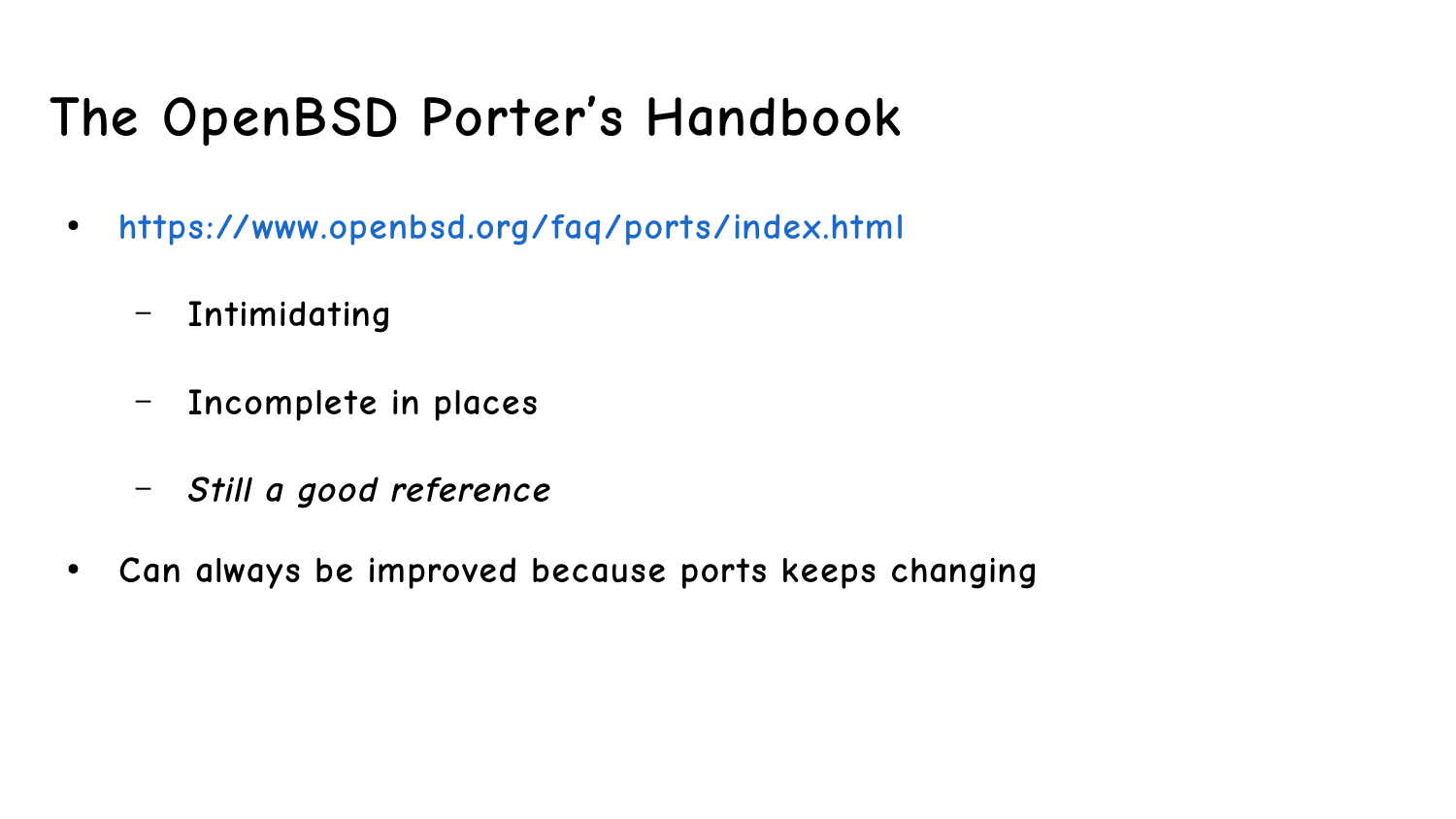# **Choosing a port to update**

- **<https://portroach.openbsd.org/>**
	- **Tracks out of date ports**
- **Lists are by maintainer**
- **In particular, look at ports "maintained by" "the openbsd ports mailing-list"**
	- **They are ports without a listed maintainer**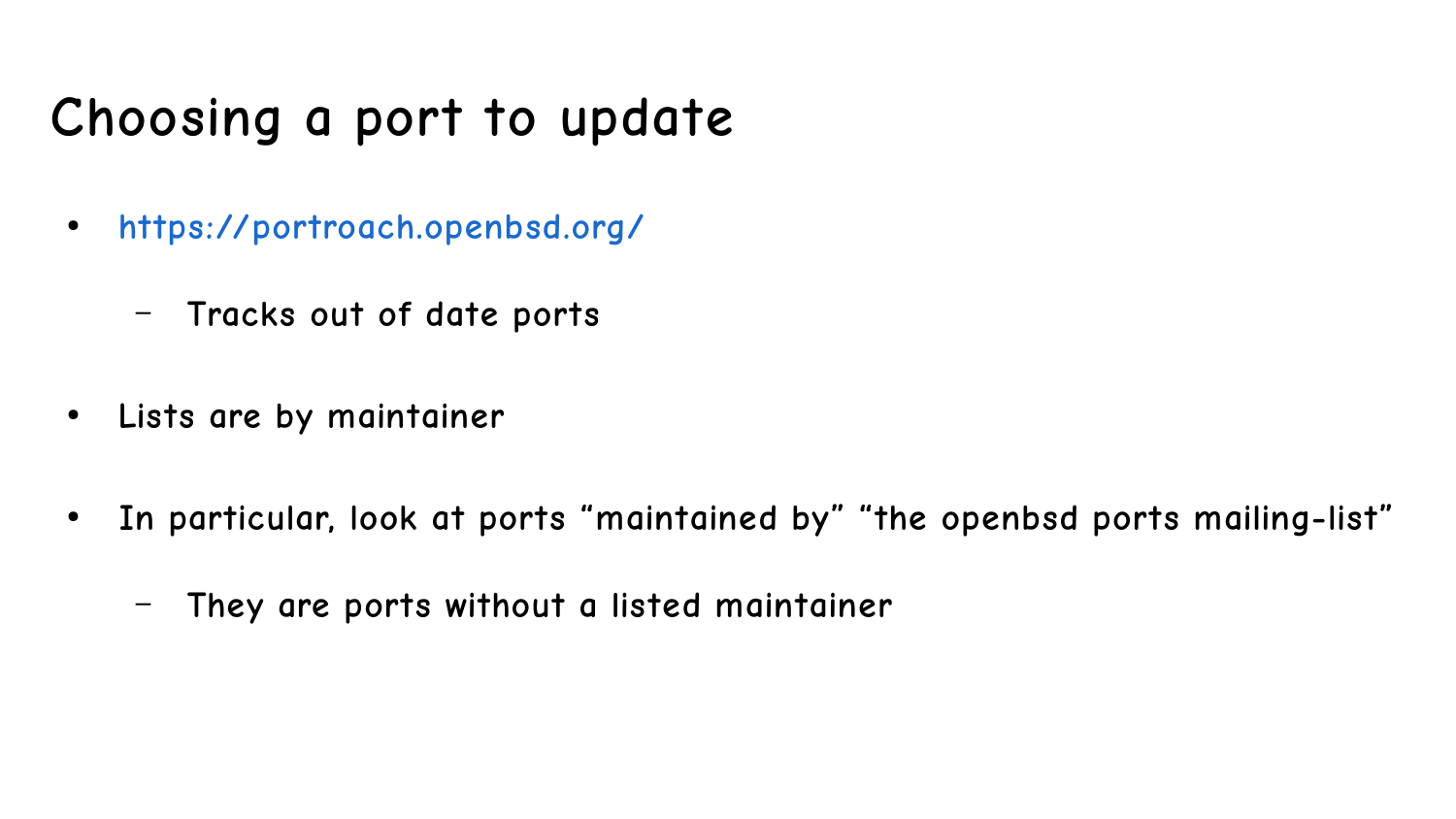# **Being OK with abandoning a port**

- **"Oh, look. CDparanoia needs an update."**
	- **(lots of screaming)**
- **"I've used WorkRave in the past."**
	- **(more screaming)**
- **You are learning. Come back later.**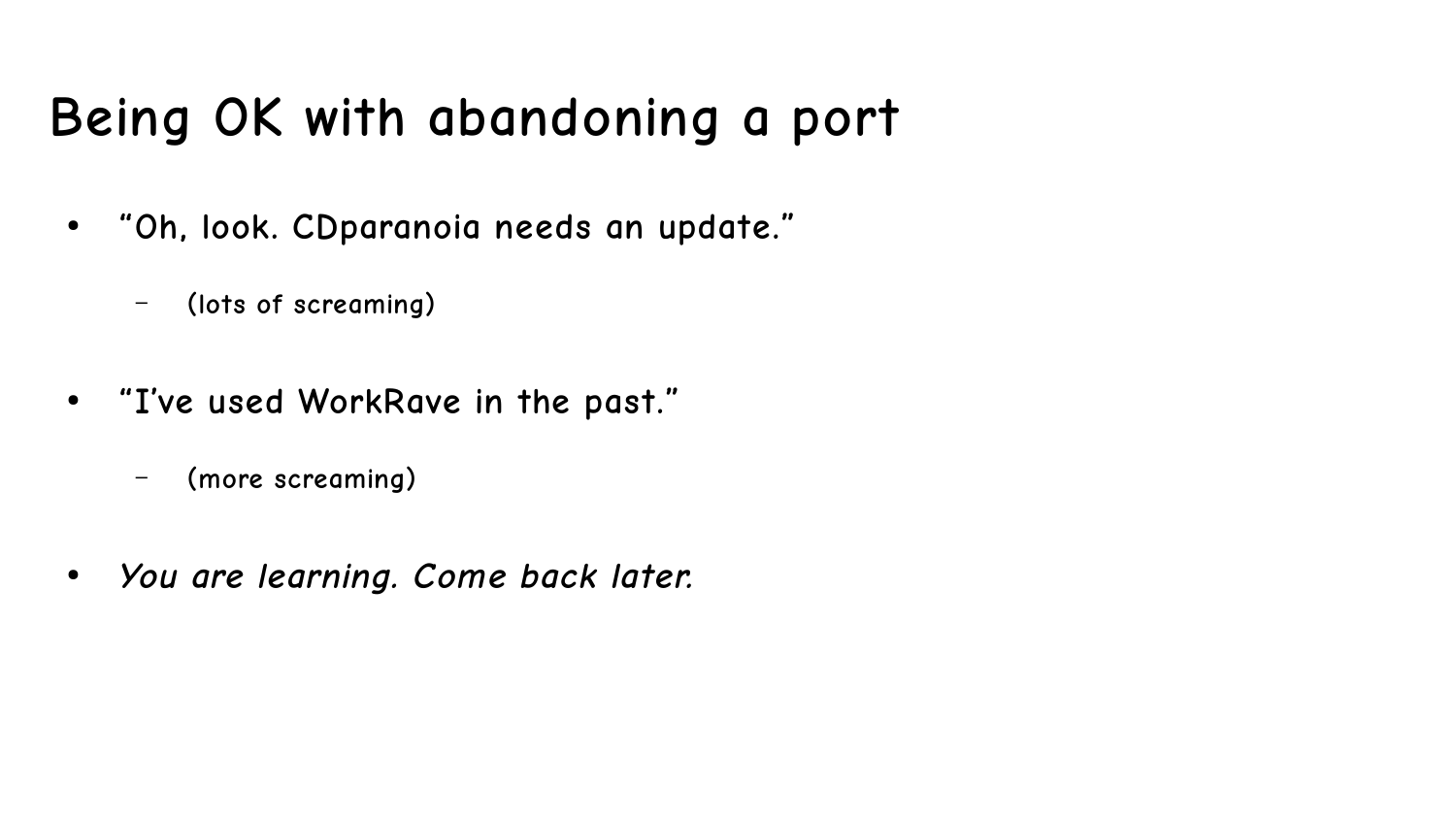# **Porting Tools**

- **/usr/ports/infrastructure**
	- **bin/** 
		- **portcheck(1)**
		- **portgen(1)**
	- **templates/**
		- **Makefile.template (intimidating)**
		- **mk.conf.template**
		- **rc.template**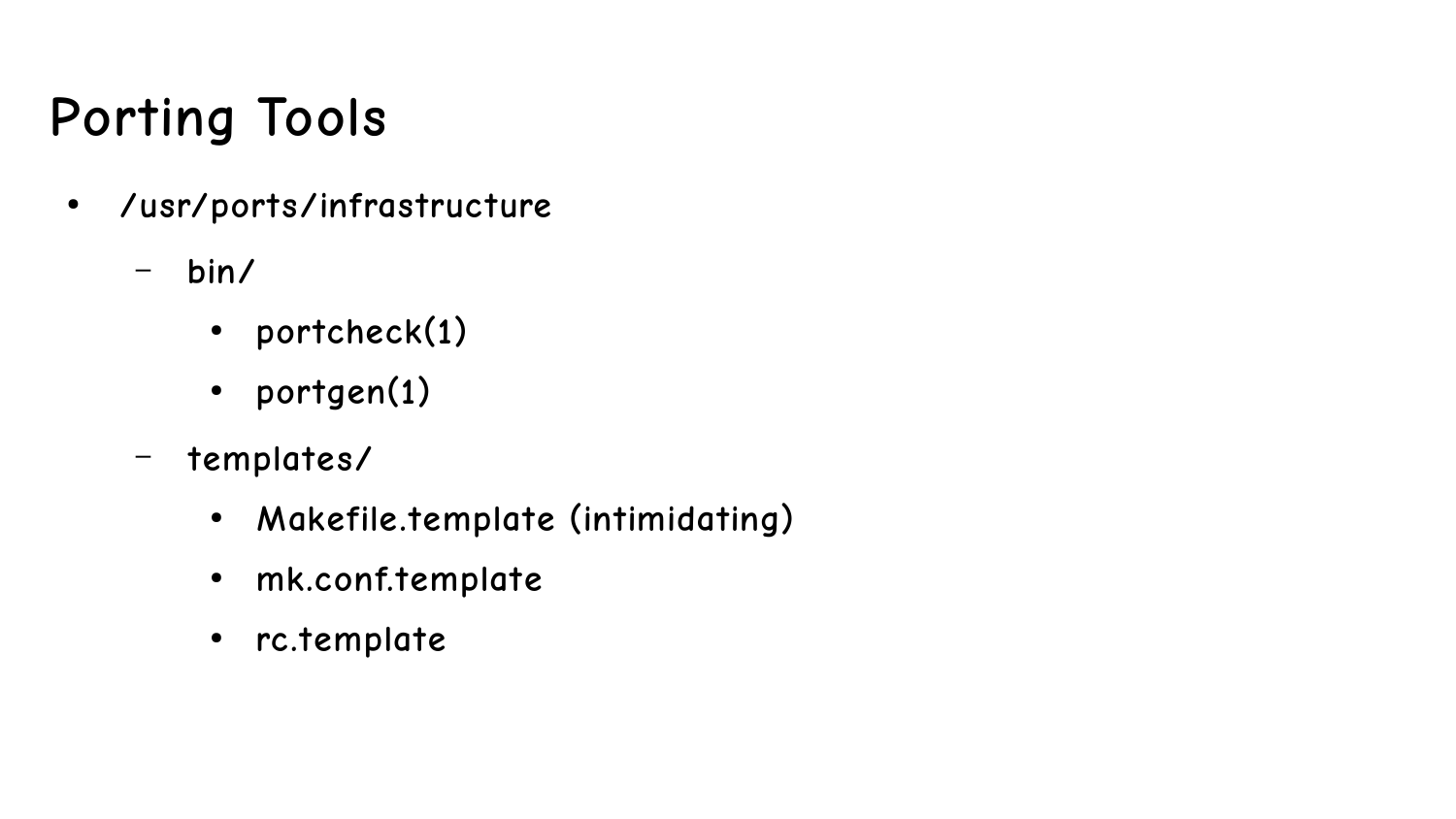# **Porting Tools (continued)**

- **<https://github.com/danieljakots/obsd-ports-tools>**
	- **showvictims.py ← Super Useful**
	- **kshrc ← Many aliases and shell functions**
- **<https://github.com/kmosiejczuk/kmos-ports-tools>**
	- **My own set of aliases and config files**
- **[https://marc.info](https://marc.info/)**
	- **openbsd-ports**
	- **openbsd-ports-cvs**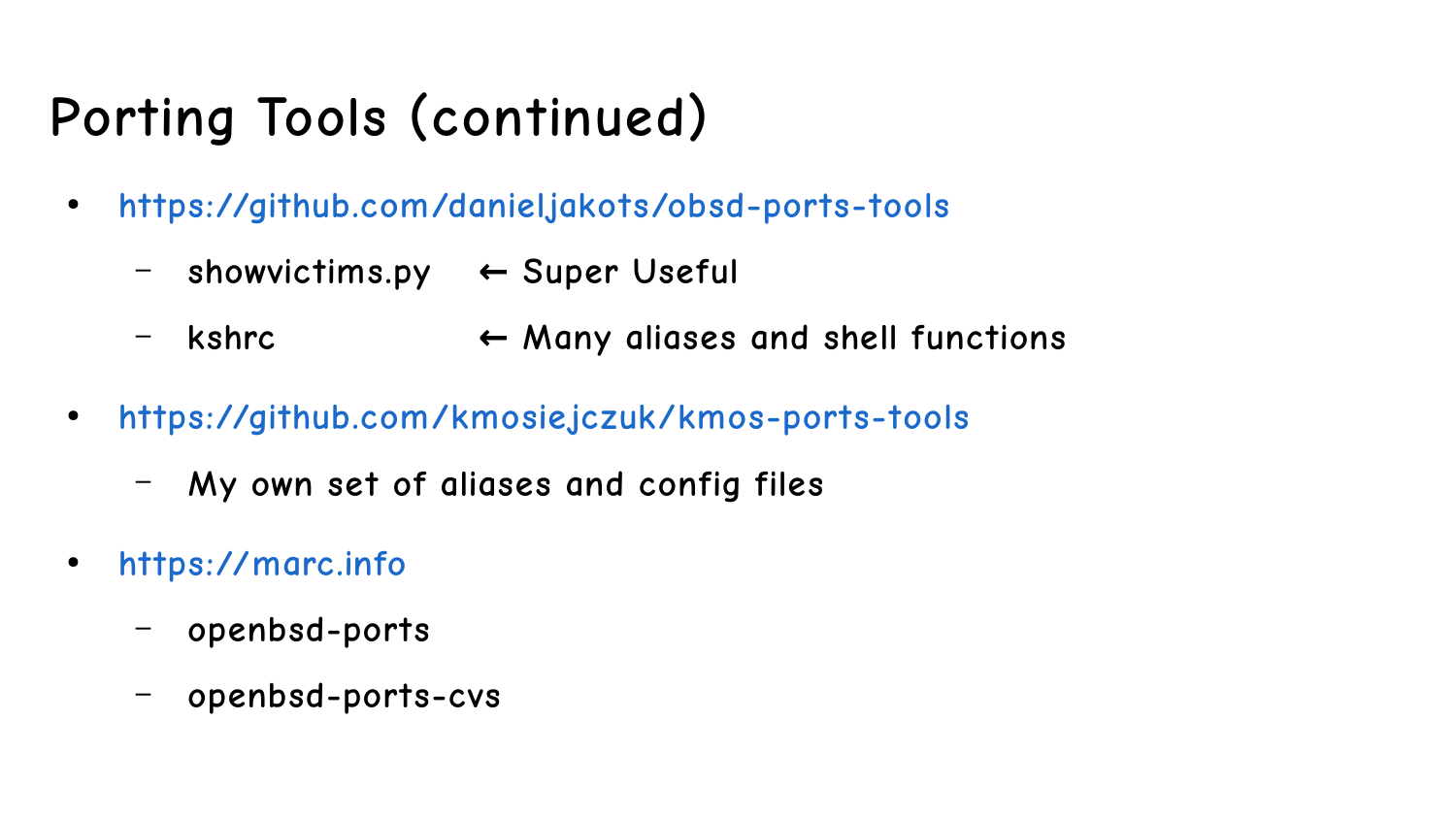## **Python Ports**

- **Python is a special child in ports**
	- **Python 2.7 vs 3.x**
	- **lang/python module (see port-modules(5))**
		- MODPY EGG VERSION
		- **MODPY\_SETUPTOOLS**
		- **MODPY\_PYTEST**
		- **etc.**
- **Best way to learn? Look at other python ports**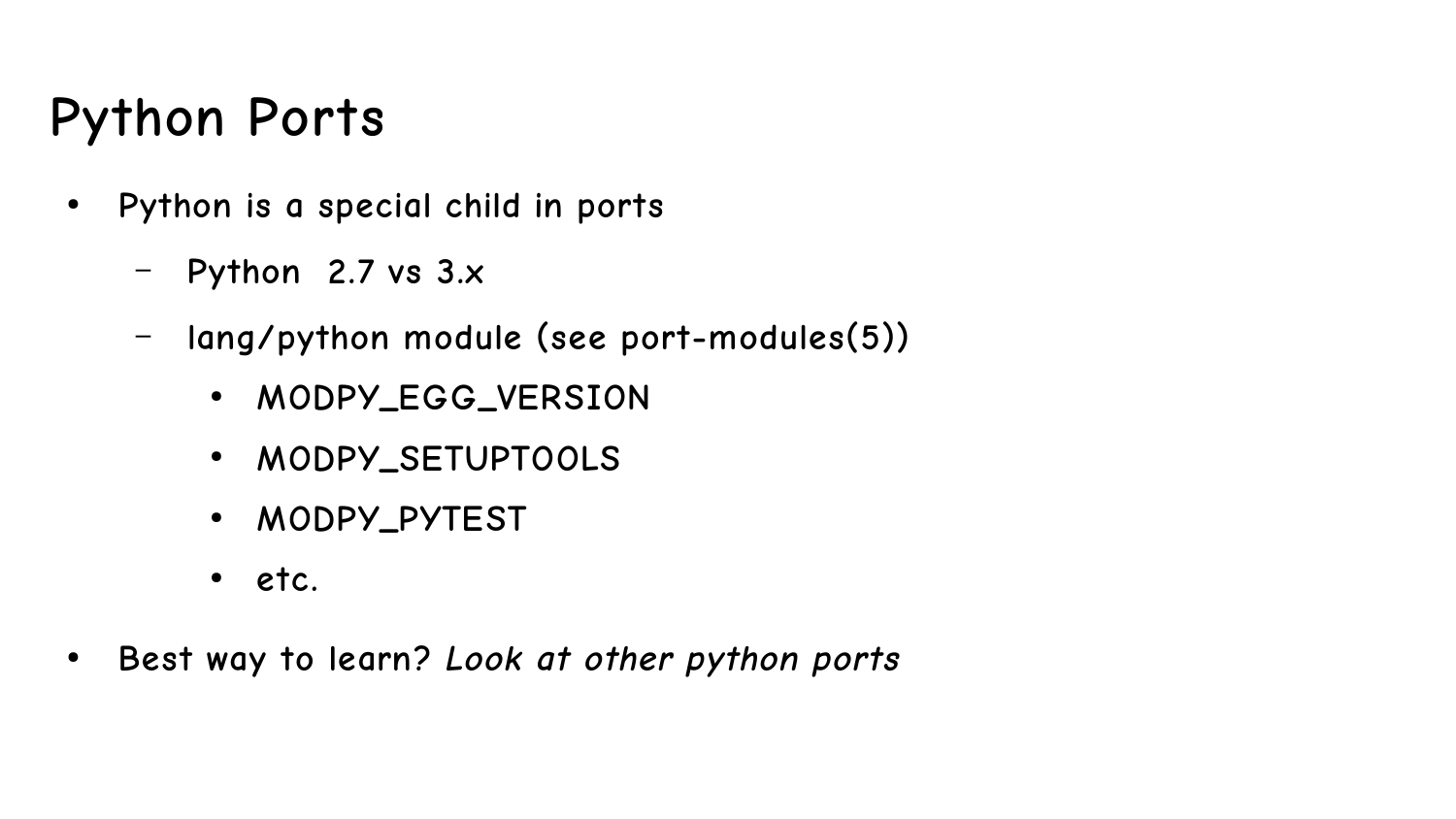# **Questions?**

● **As a high school teacher of mine said: "Questions? Comments? Cheap shots?"**